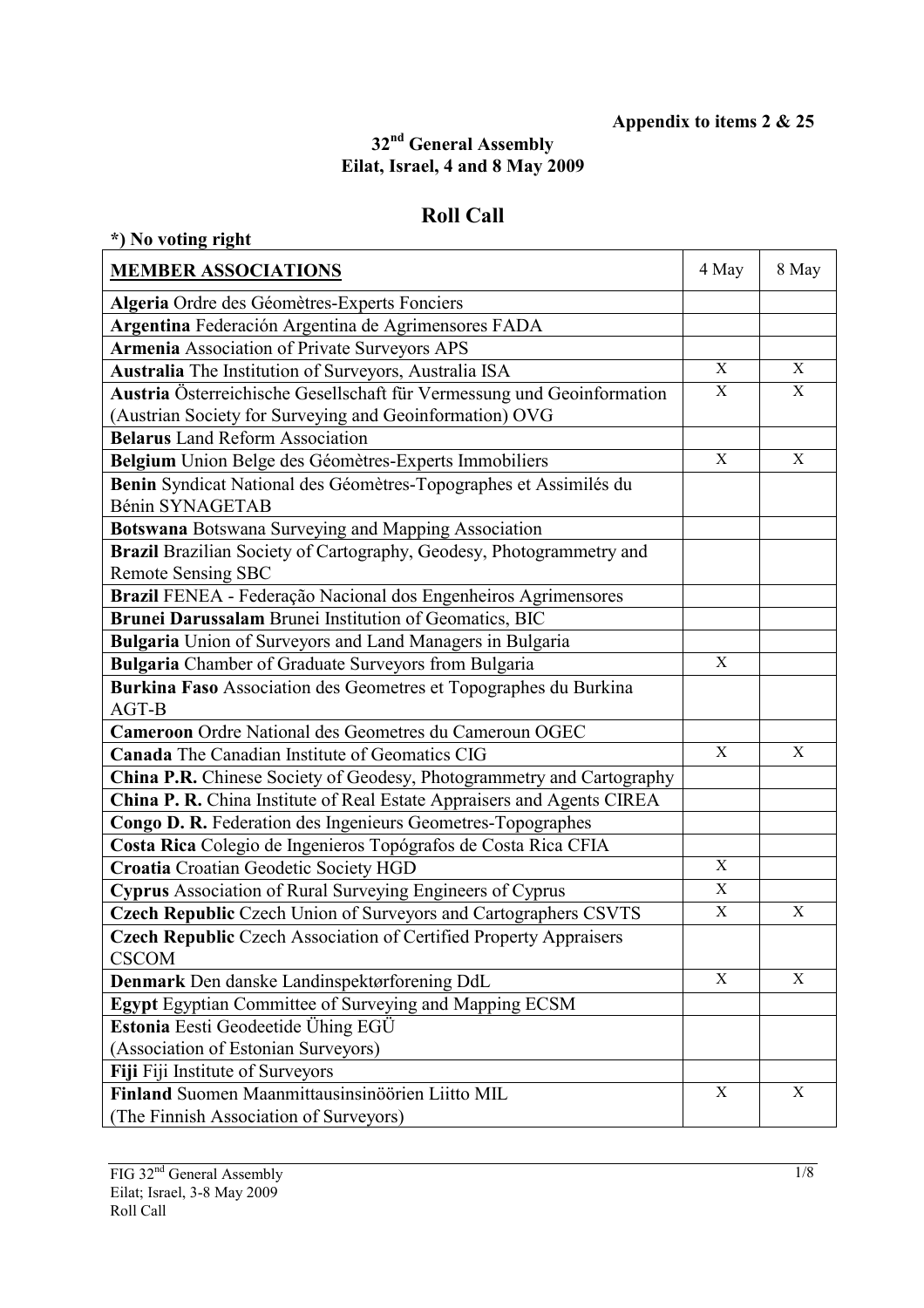| Finland Maanmittausalan ammattikorkeakoulu- ja opistoteknisten Liitto<br><b>MAKLI</b> ry |             |             |
|------------------------------------------------------------------------------------------|-------------|-------------|
| France Ordre des Géomètres-Experts OGE                                                   | X           | X           |
| France Association Française de Topographie AFT                                          |             |             |
| Georgia Society of Professionals of Land Information Technologies SPLIT                  |             | $X^*$       |
| Germany DVW - Deutscher Verein für Vermessungswesen - Gesellschaft                       | X           | X           |
| für Geodäsie, Geoinformation und Landmanagement                                          |             |             |
| Ghana Ghana Institution of Surveyors GhIS                                                |             |             |
| <b>Greece Technical Chamber of Greece TEE</b>                                            | X           | X           |
| Greece Hellenic Association of Rural and Surveying Engineers HARSE                       | X           |             |
| Hong Kong SAR, China The Hong Kong Institute of Surveyors HKIS                           | X           |             |
| Hong Kong SAR, China The Hong Kong Institution of Engineering                            |             |             |
| <b>Surveyors HKInstES</b>                                                                |             |             |
| Hungary Magyar Földméresi, Térképészeti és Távérzkelési Társaság                         | $\mathbf X$ | X           |
| <b>MFTTT</b>                                                                             |             |             |
| Indonesia Ikatan Surveyor Indonesia ISI                                                  |             |             |
| Iran, Islamic Republic Iranian Society of Surveyors ISS                                  |             |             |
| <b>Ireland</b> The Society of Chartered Surveyors SCS                                    |             |             |
| <b>Ireland</b> The Irish Institution of Surveyors IIS                                    |             |             |
| <b>Israel Association of Licensed Surveyors in Israel ALSI</b>                           | X           | X           |
| Italy Consiglio Nazionale Geometri e Geometri Laureati (CNGGL)                           | $\mathbf X$ | X           |
| Jamaica The Land Surveyors Association of Jamaica LSAJ                                   |             |             |
| Japan Nippon Sokuryosha Renmei                                                           |             |             |
| (Japan Federation of Surveyors JFS)                                                      |             |             |
| Kenya Institution of Surveyors of Kenya ISK                                              | X           | X           |
| Korea, Republic of Korea Confederation of Surveyors                                      | X           |             |
| Kosovo Kosova Surveyors Association                                                      |             |             |
| Latvia Latvian Associations of Surveyors LMB                                             |             |             |
| Lebanon Ordre des Géomètres-Topographes du Liban                                         |             |             |
| Lithuania Lithuanian Association of Surveyors LMA                                        | $X^*$       | $X^*$       |
| Lithuania Lithuanian Association of Property Valuers LTVA                                | X           | X           |
| Luxembourg Ordre Luxembourg des Géomètres OLG                                            |             |             |
| Malaysia Association of Authorised Land Surveyors Malaysia PEJUTA                        |             |             |
| <b>Malta Land Surveyor Society</b>                                                       |             |             |
| Mexico Colegio de Ingenieros Topógrafos A.C. CITAC                                       |             |             |
| Mongolia Mongolian Association of Geodesy and Cartography MAGaC                          |             |             |
| Morocco Ordre National des Ingénieurs Géometres-Topographes ONIGT                        |             |             |
| Netherlands Geo-informatie Nederland GIN                                                 | X           |             |
| New Zealand New Zealand Institute of Surveyors NZIS                                      | $\mathbf X$ | $\mathbf X$ |
| *) Niger Association des Géomètres Experts du Niger AGEN                                 |             |             |
| Nigeria Nigerian Institution of Surveyors NIS                                            | $\mathbf X$ | X           |
| Nigeria The Nigerian Institute of Quantity Surveyors NIQS                                |             |             |
| Norway Norges Jordskiftekandidatforening NJKF, faglig gruppe af NIF                      | X           | X           |
| Palestinian Authority Licensed Surveyors Association in Palestine                        |             |             |
| Papua New Guinea Association of Surveyors of Papua New Guinea                            | $X^*$       | $X^*$       |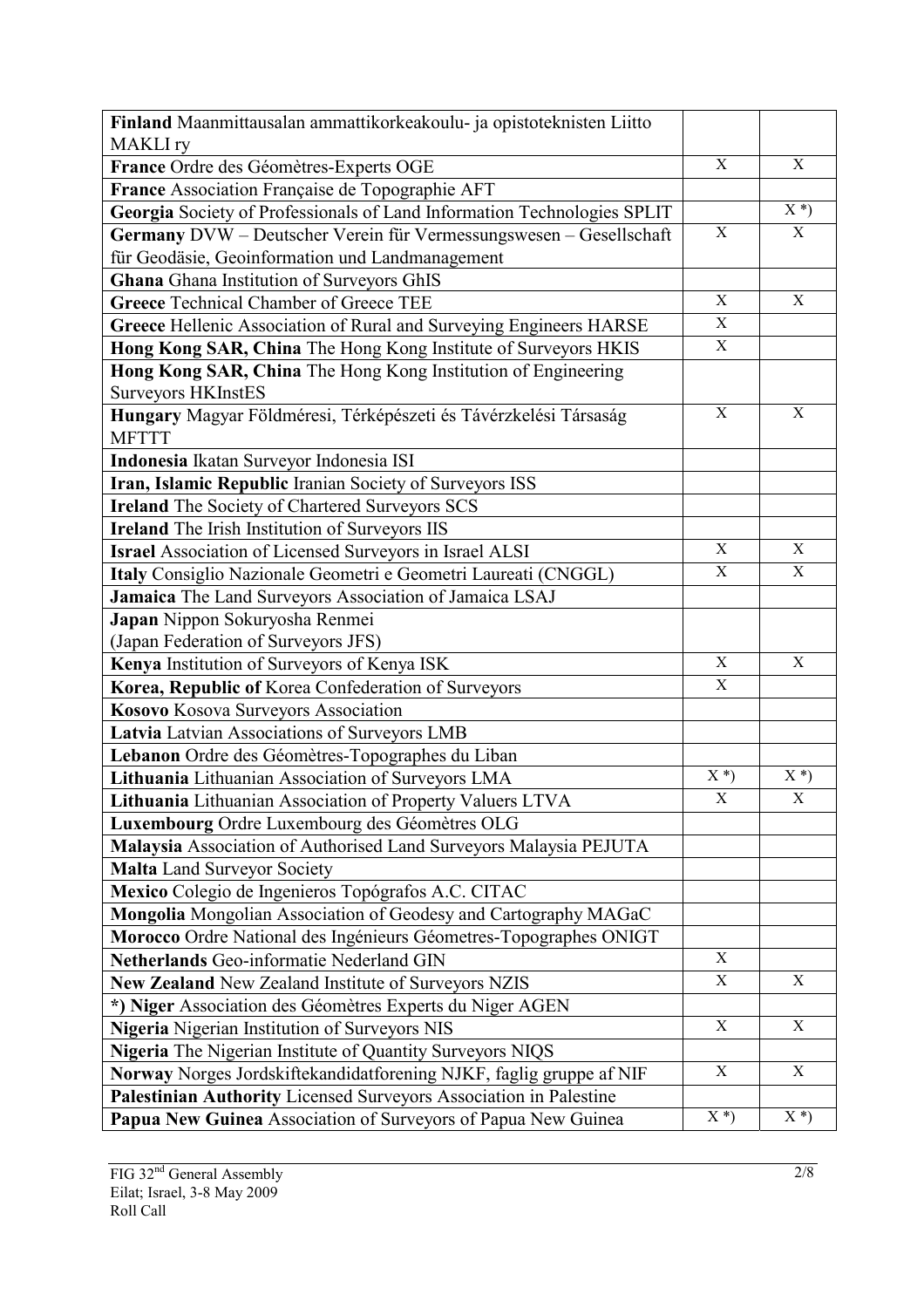| <b>ASPGN</b>                                                                              |                         |             |
|-------------------------------------------------------------------------------------------|-------------------------|-------------|
| Philippines Geodetic Engineers of the Philippines, Inc.                                   |                         |             |
| Poland Stowarzyszenie Geodetow Polskich SGP                                               |                         |             |
| Portugal Ordem dos Engenheiros, Colégio de Engenharia Geografica<br><b>ORDENG</b>         |                         |             |
| Puerto Rico, USA Colegio de Ingenieros y Agrimensores de Puerto Rico<br><b>CIAPR</b>      |                         |             |
| Romania Union of Romanian Geodesy                                                         |                         |             |
| Romania Romanian Association of Private Surveyors APCGCR                                  |                         |             |
| Russian Federation Federal Service of Geodesy and Cartography of                          |                         |             |
| Russia                                                                                    |                         |             |
| Republic of Serbia Union of Surveying Engineers of Serbia                                 |                         |             |
| Slovak Republic Slovak Union of Surveyors and Cartographers                               |                         |             |
| Slovak Republic Chamber of Surveyors and Cartographers KGK                                | X                       | X           |
| Slovenia Association of Surveyors of Slovenia ZGS                                         |                         |             |
| South Africa South African Council for Professional and Technical                         | X                       | X           |
| <b>Surveyors PLATO</b>                                                                    |                         |             |
| Spain Ilustre Colegio Oficial de Ingenieros Técnicos de Topografía                        |                         |             |
| Sri Lanka Surveyors' Institute of Sri Lanka                                               |                         |             |
| Sweden Association for Chartered Surveying, Property Evaluation and                       | X                       | X           |
| <b>Transactions - ASPECT</b>                                                              | $\mathbf X$             | $\mathbf X$ |
| Switzerland geosuisse - Swiss society of geomatics and landmanagement                     |                         |             |
| Syria Order of Syrian Engineers and Architects                                            |                         |             |
| Tanzania Institution of Surveyors of Tanzania IST                                         |                         |             |
| Trinidad and Tobago Institute of Surveyors of Trinidad and Tobago                         |                         |             |
| Tunisia Association Nationale des Ingenieurs Géomètres-Experts<br><b>Tunisiens ANIGET</b> |                         |             |
| Turkey TMMOB Chamber of Surveying Engineers of Turkey                                     | X                       | X           |
| <b>Ukraine</b> Ukrainian Society of Geodesy and Cartography                               |                         |             |
| United Kingdom The Royal Institution of Chartered Surveyors RICS                          | $\mathbf X$             | $\mathbf X$ |
| <b>United Kingdom Institution of Civil Engineering Surveyors</b>                          | $\overline{\mathbf{X}}$ | $\mathbf X$ |
| United States of America. American Congress on Surveying and Mapping                      | $\mathbf X$             | X           |
| <b>ACSM</b>                                                                               |                         |             |
| United States of America The Appraisal Institute AI                                       | X                       | X           |
| Uruguay Asociacion de Agrimensores del Uruguay                                            |                         |             |
| Vietnam Association of Geodesy, Cartography and Remote Sensing<br><b>VGCR</b>             | $\mathbf X$             |             |
| Zimbabwe Survey Institute of Zimbabwe SIZ                                                 |                         |             |
| *) membership to be decided by the General Assembly 4 May 2009                            | 37/99                   | 30/99       |
|                                                                                           |                         |             |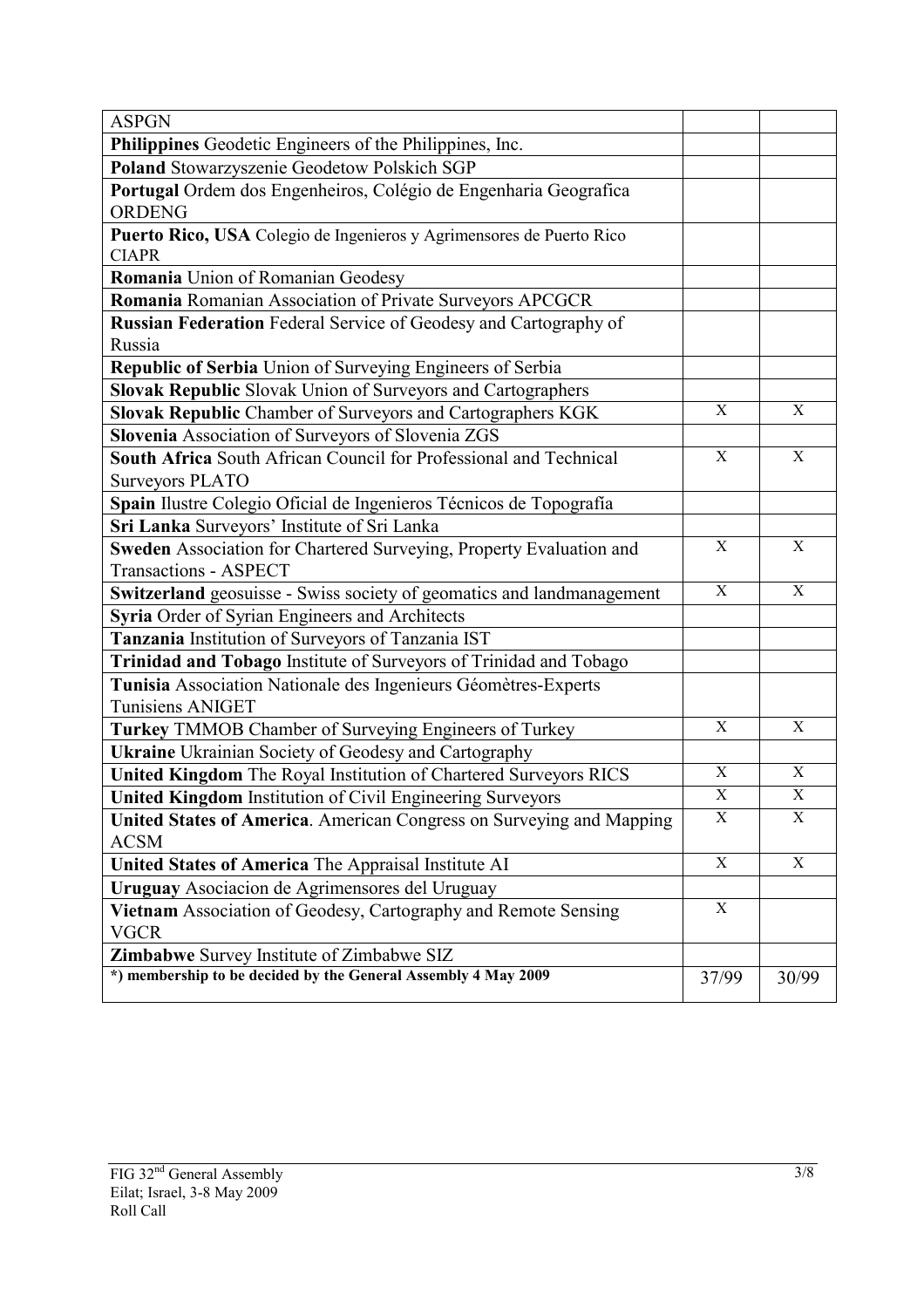| <b>AFFILIATES</b>                                                      |                           |             |
|------------------------------------------------------------------------|---------------------------|-------------|
| <b>Australia and New Zealand (ANZLIC)</b>                              | X                         | X           |
| Belgium (General Administration of the Patrimonial Documentation)      | X                         | X           |
| <b>Brunei Darussalam</b> (Survey Department)                           |                           |             |
| Cambodia (Ministry of Land Management, Urban Planning and              |                           |             |
| Construction)                                                          |                           |             |
| Chile (Servicio Hidrográfico y Oceanográfico de la Armada de Chile)    |                           |             |
| Colombia (Instituto Geográfico Agustin Codazzi, IGAC)                  |                           |             |
| Denmark (National Survey and Cadastre, Denmark)                        |                           |             |
| Finland (National Land Survey of Finland)                              | X                         | X           |
| Hungary (Institute of Geodesy, Cartography and Remote Sensing, FÖMI)   | X                         | $\mathbf X$ |
| <b>Iceland</b> (The Land Registry of Iceland)                          |                           |             |
| Republic of Iraq (General Directorate for Surveying, Ministry of Water |                           |             |
| Resources)                                                             |                           |             |
| Jordan (Department of Lands & Survey)                                  |                           |             |
| Lao People's Democratic Republic (National Geographic Department)      |                           |             |
| Macedonia (FYROM) (State Authority for Geodetic Works)                 |                           |             |
| Mexico (National Institute of Statistics, Geography and Informatics,   |                           |             |
| <b>INEGI</b> )                                                         |                           |             |
| Mongolia (Administration of Land Affairs, Geodesy & Cartography)       |                           |             |
| Namibia (Office of the Surveyor General)                               |                           |             |
| Nepal (Survey Department, Government of Nepal)                         |                           |             |
| Netherlands (Cadastre, Land Registry and Mapping Agency)               | $\mathbf X$               | X           |
| Norway (Norwegian Mapping and Cadastre Authority)                      |                           |             |
| Romania (National Agency for Cadastre and Land Administration)         |                           |             |
| Rwanda (Ministry of Lands, Resettlement and Environment)               |                           |             |
| <b>Russian Federation</b> (Siberian State Academy of Geodesy)          |                           | $\mathbf X$ |
| Saudi Arabia, Kingdom of (Ministry of Municipal and Rural Affairs)     |                           |             |
| Sweden (Lantmäteriet)                                                  | $\mathbf X$               | $\mathbf X$ |
| Tajikistan (Agency for Land Management, Geodesy and Cartography)       |                           |             |
| United Arab Emirates (Surveying Department, Dubai)                     |                           |             |
| <b>USA</b> (NOAA, National Geodetic Survey)                            | $\boldsymbol{\mathrm{X}}$ | X           |
|                                                                        | 7/28                      | 8/28        |
| <b>CORRESPONDENTS</b>                                                  |                           |             |
| <b>Bahrain</b>                                                         |                           |             |
| <b>Benin, Republic of</b>                                              |                           |             |
| <b>Bhutan</b>                                                          |                           |             |
| Gabon                                                                  |                           |             |
| Guyana                                                                 |                           |             |
| India                                                                  |                           |             |
| Lesotho                                                                |                           |             |
| Madagascar                                                             |                           |             |
| <b>Saint Lucia, WI</b>                                                 |                           |             |
| <b>Senegal</b>                                                         |                           |             |
| Tanzania (Zanzibar)                                                    |                           |             |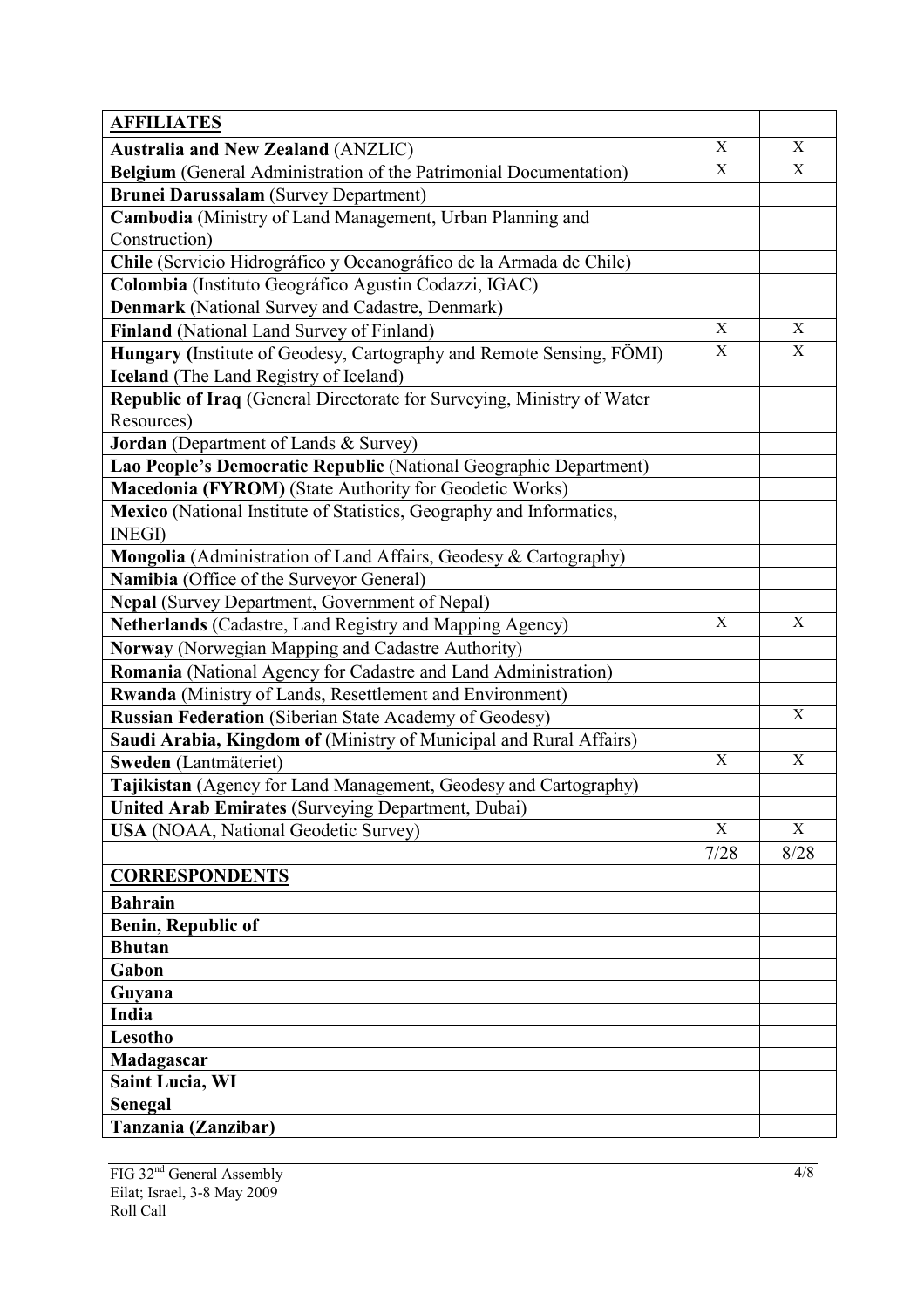| <b>Thailand</b>                                                        |             |             |
|------------------------------------------------------------------------|-------------|-------------|
| Tonga                                                                  |             |             |
| <b>Tunisia</b>                                                         |             |             |
| Tuvalu                                                                 |             |             |
|                                                                        | 0/15        | 0/15        |
| <b>ACADEMIC MEMBERS</b>                                                |             |             |
| Australia The University of Melbourne                                  |             |             |
| <b>Australia RMIT University</b>                                       |             |             |
| <b>Australia</b> University of New South Wales                         |             |             |
| <b>Australia</b> University of Southern Queensland                     |             |             |
| <b>Australia</b> University of Technology Sydney                       |             |             |
| Austria BOKU, Vienna                                                   |             |             |
| Bahrain Arabian Gulf University                                        |             |             |
| Belgium University of Applied Sciences Kaho Sint-Lieven                |             |             |
| Belgium ECAM - Haute Ecole Leonard de Vinci, Département               |             |             |
| Construction                                                           |             |             |
| Belgium University of Liege, Unit of Geomatics                         |             |             |
| <b>Botswana</b> University of Botswana                                 |             |             |
| <b>Brazil UNISINOS</b>                                                 |             |             |
| <b>Canada University of Calgary</b>                                    | X           | X           |
| Canada University of New Brunswick                                     |             |             |
| Canada Université Laval                                                | $\mathbf X$ | $\mathbf X$ |
| Chile Universidad de Concepcion                                        |             |             |
| China Renmin University of China, School of Public Administration      |             |             |
| Colombia Universidad Distrital, Facultad de Ingenieria                 |             |             |
| Colombia Universidad Distrital, Facultad del Medio Ambiente y Recursos |             |             |
| Naturales                                                              |             |             |
| <b>Croatia</b> University of Zagreb                                    |             |             |
| <b>Denmark Aalborg University</b>                                      | X           | X           |
| <b>Egypt National Water Research Center</b>                            |             |             |
| Egypt National Research Institute of Astronomy & Geophysics            |             |             |
| Ethiopia Institute of Land Administration, Bahir Dar University        |             |             |
| Finland Helsinki University of Technology                              | X           | X           |
| <b>Finland EVTEK</b>                                                   |             |             |
| France Ecole Supérieure des Géomètres et Topographes                   |             |             |
| Germany Technische Universität München                                 |             |             |
| <b>Germany Anhalt University of Applied Sciences</b>                   |             |             |
| Germany University of Applied Sciences Oldenburg/Ostfriesland/         |             |             |
| Wilhemshaven                                                           |             |             |
| Germany Technische Universität Berlin                                  |             |             |
| <b>Ghana</b> University of Mines and Technology (UMaT)                 |             |             |
| Greece National Technical University of Athens NTUA                    | X           | X           |
| Greece Technological Educational Institute of Athens                   |             |             |
| **) Guatemala Universidad de San Carlos de Guatemala                   |             |             |
| Hong Kong SAR, China The Hong Kong Polytechnic University              |             |             |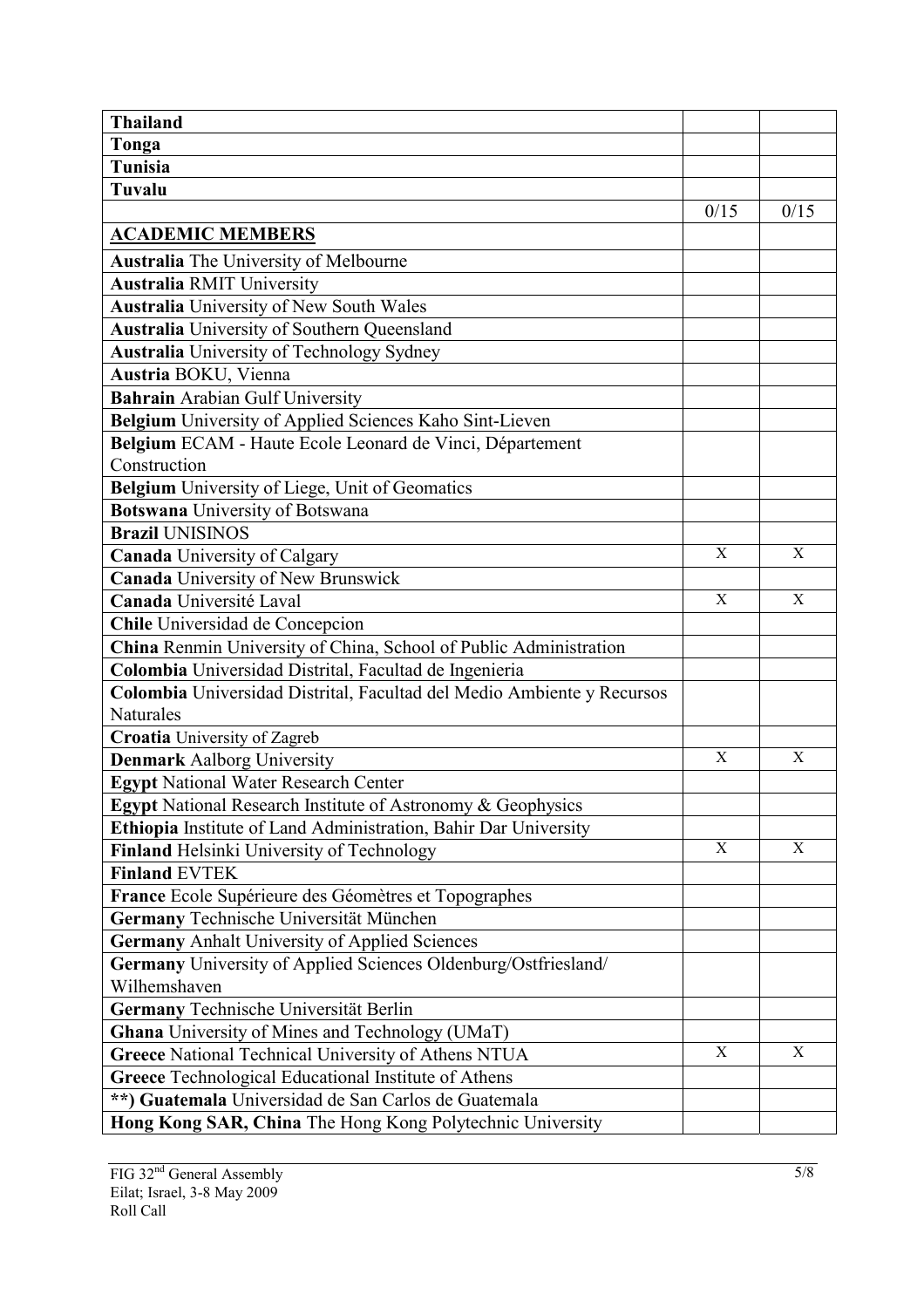| <b>Hungary</b> University of West Hungary                               | $\mathbf X$ | $\boldsymbol{\mathrm{X}}$ |
|-------------------------------------------------------------------------|-------------|---------------------------|
| <b>Ireland Dublin Institute of Technology</b>                           |             |                           |
| <b>Israel</b> Technion - Israel Institute of Technology                 | X           | X                         |
| Jamaica University of Technology Jamaica                                |             |                           |
| Kenya University of Nairobi                                             |             |                           |
| Latvia Riga Technical University                                        |             |                           |
| Lithuania Vilnius Gediminas Technical University                        |             |                           |
| Lithuania Lithuanian University of Agriculture                          |             |                           |
| Malaysia Universiti Teknologi Malaysia, Department of Geomatics         |             |                           |
| Engineering                                                             |             |                           |
| Mexico Universidad Autónoma de Nuevo León                               |             |                           |
| <b>Nepal Land Management Training Centre</b>                            |             |                           |
| Netherlands ITC International Institute for Geo-Information Science and | X           | X                         |
| <b>Earth Observation</b>                                                |             |                           |
| <b>New Zealand University of Otago</b>                                  | X           | X                         |
| <b>Nigeria</b> University of Lagos                                      | $\mathbf X$ | X                         |
| Nigeria Nnandi Azikiwe University                                       | X           | X                         |
| Norway Agricultural University of Norway, Dept. of Land Use and         |             |                           |
| Landscape Planning                                                      |             |                           |
| Norway Norwegian University of Life Sciences, Department of             |             |                           |
| Mathematical Sciences and Technology                                    |             |                           |
| <b>Oceania</b> University of the South Pacific                          |             |                           |
| Palestinian Authority Palestine Polytechnic University                  |             |                           |
| Poland Agricultural University of Krakow                                |             |                           |
| Puerto Rico, USA Universidad de Puerto Rico                             |             |                           |
| Puerto Rico, USA Polytechnic University of Puerto Rico                  |             |                           |
| Romania "Dunarea de Jos" University Galati                              |             |                           |
| Romania 1 Decembrie 1918 University of Alba Iulia                       |             |                           |
| <b>Russian Federation Moscow State University of Geodesy and</b>        |             |                           |
| Cartography, Economic and Land Management                               |             |                           |
| <b>Russian Federation State University of Land Use Planning</b>         |             |                           |
| Serbia University of Novi Sad, Faculty of Technical Sciences            |             |                           |
| <b>Singapore National University of Singapore</b>                       |             |                           |
| Slovenia University of Ljubljana                                        |             |                           |
| South Africa University of Cape Town                                    |             |                           |
| Spain Universidad Politécnica de Madrid                                 |             |                           |
| Spain Universidade de Santiago de Compostela                            |             |                           |
| Spain Institut de Géomàtica, Castelldefels                              |             |                           |
| <b>Sweden Lund University LTH</b>                                       |             |                           |
| <b>Sweden Royal Institute of Technology</b>                             |             |                           |
| Switzerland University of Applied Sciences Northwestern Switzerland     |             |                           |
| Tanzania Ardhi University                                               |             |                           |
| <b>Turkey Istanbul Technical University</b>                             | X           | X                         |
| <b>United Kingdom Kingston University</b>                               |             |                           |
| <b>United Kingdom Oxford Brookes University</b>                         |             |                           |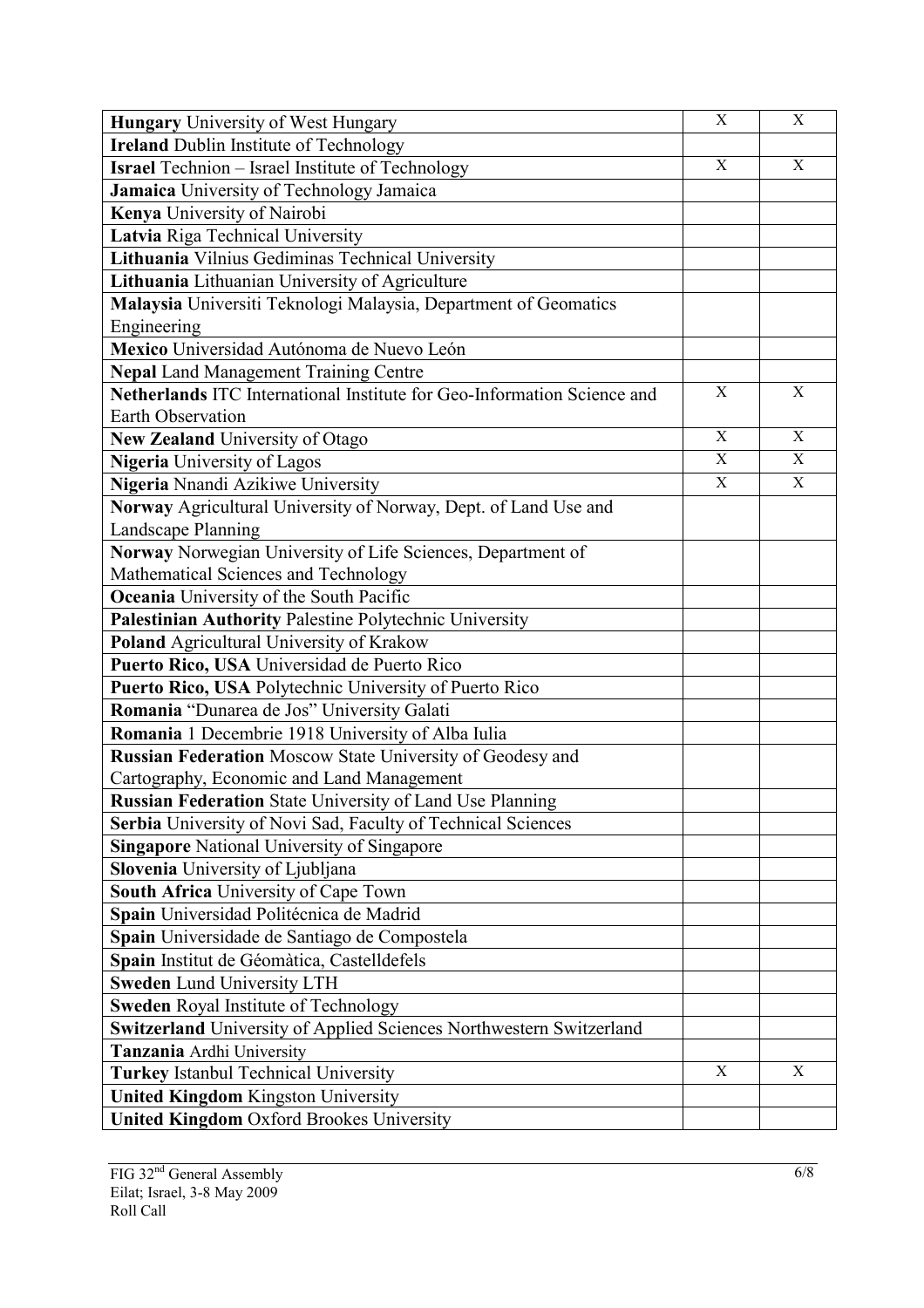| <b>United Kingdom Newcastle University</b>                                   |       |             |
|------------------------------------------------------------------------------|-------|-------------|
| United Kingdom The University of Nottingham                                  | X     | $\mathbf X$ |
| <b>United Kingdom Sheffield Hallam University</b>                            |       |             |
| <b>United Kingdom University College London</b>                              |       |             |
| United Kingdom University of the West of England                             |       |             |
| **) USA Ferris State University                                              |       |             |
| <b>USA</b> New Mexico State University                                       | X     | X           |
| <b>USA Pennsylvania State University</b>                                     |       |             |
| USA Texas A&M University - Corpus Christi                                    |       |             |
| West Indies University of the West Indies                                    | X     | X           |
| **) expelled for unpaid membership fees in February 2009 and recorded by the | 15/83 | 15/83       |
| <b>General Assembly 4 May 2009</b>                                           |       |             |
| <b>CORPORATE MEMBERS</b>                                                     |       |             |
| <b>Platinum level</b>                                                        |       |             |
| <b>Bentley Systems</b>                                                       | X     | X           |
| Environmental Systems Research Institute, Inc. (ESRI)                        | X     | X           |
| <b>Intergraph Mapping and Geospatial Solutions</b>                           |       |             |
| Leica Geosystems AG                                                          |       |             |
| <b>TOPCON Co</b>                                                             |       |             |
| Trimble Navigation Ltd.                                                      |       |             |
| <b>Gold level</b>                                                            |       |             |
| <b>SOKKIA TOPCON Co Ltd</b>                                                  |       |             |
| <b>Silver level</b>                                                          |       |             |
| <b>Blom ASA</b>                                                              |       | X           |
| <b>COWIA/S</b>                                                               |       |             |
| Grontmij nv                                                                  |       |             |
| Magellan Navigation                                                          |       |             |
| <b>Bronze</b> level                                                          |       |             |
| AED-SICAD Aktiengesellschaft                                                 |       |             |
| Eimar Arabia Real Estate Development Co. Ltd.                                |       |             |
| GIM International – Reed Business Information – Geo                          |       |             |
| IGN France International                                                     |       |             |
| Mason Land Surveys Limited                                                   |       |             |
| Schonstedt Instrument Company                                                |       |             |
| SEDIC - Sudan Engineering and Digital Information Center                     |       |             |
| <b>Basic level</b>                                                           |       |             |
| Derinsu Underwater Engineering Ltd.                                          |       |             |
| Geo:connexion Ltd                                                            |       |             |
| <b>GEOEXPERT</b>                                                             |       |             |
| GeoInformatics                                                               |       |             |
| GIS Development Pvt. Ltd.                                                    |       |             |
| Hansa Luftbild Sensorik und Photogrammetrie GmbH                             |       |             |
| Institut Cartogràfic de Catalunya                                            |       |             |
| International Land Systems (ILS), Inc.                                       |       |             |
| LKN Earth Research & Consulting                                              |       |             |
| P. V. Publications Ltd                                                       |       |             |